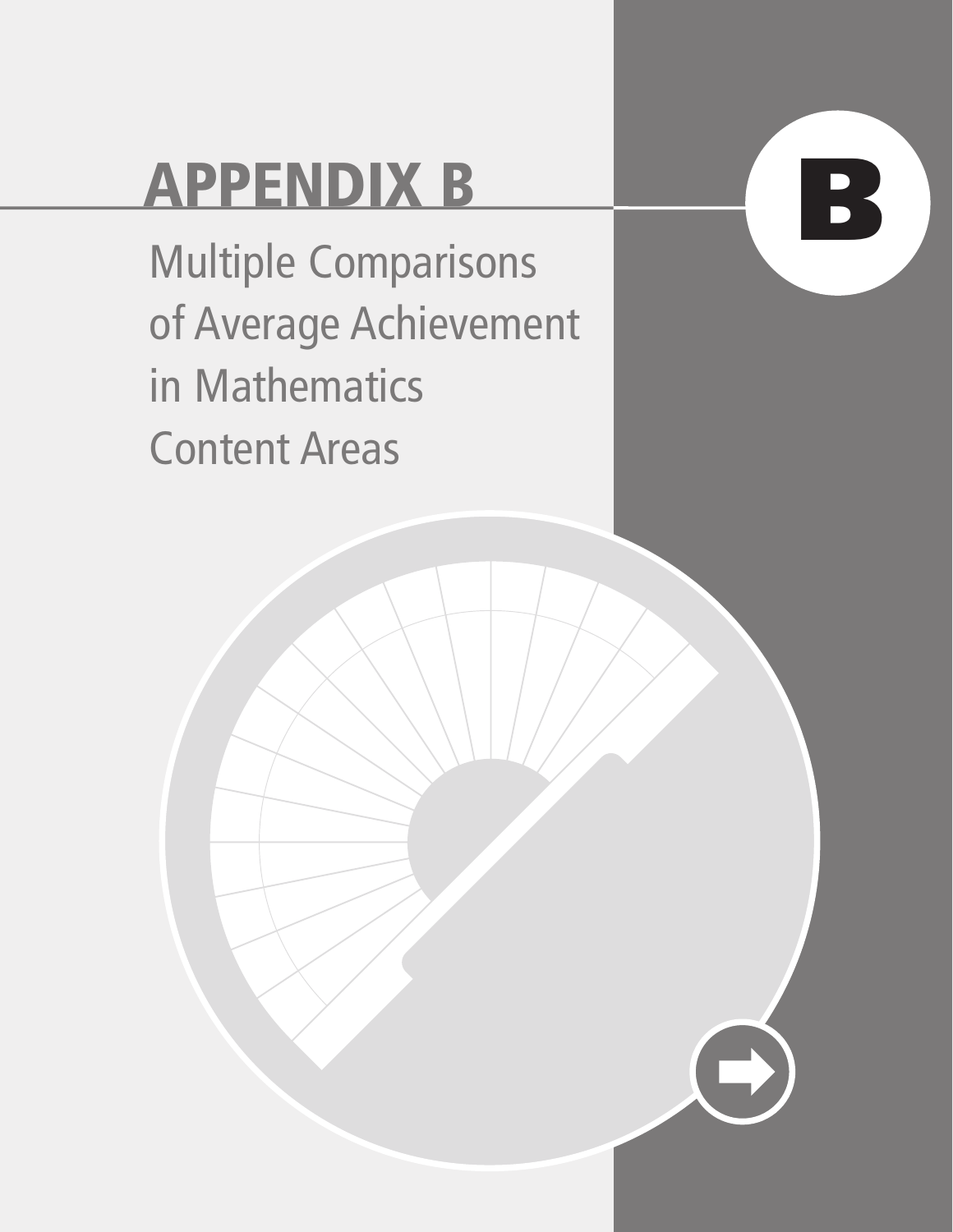

|                                                                                      | Hong Kong, SAR<br>Chinese Taipei<br>Singapore | Korea, Rep. of<br>Japan | Belgium (Flemish)<br>Netherlands<br>Canada | Malaysia<br>Finland | Slovak Republic<br>Slovenia<br>Hungary | Russian Federation<br>Australia | Czech Republic<br><b>United States</b> | Latvia (LSS)<br><b>Bulgaria</b><br>England | New Zealand<br>Cyprus | Lithuania<br>Thailand<br>Israel | Romania<br>Moldova<br>Italy | Macedonia, Rep. of<br>ran, Islamic Rep.<br>Tunisia | Indonesia<br>Jordan<br>Turkey<br>Chile | South Africa<br>Philippines<br>Morocco |
|--------------------------------------------------------------------------------------|-----------------------------------------------|-------------------------|--------------------------------------------|---------------------|----------------------------------------|---------------------------------|----------------------------------------|--------------------------------------------|-----------------------|---------------------------------|-----------------------------|----------------------------------------------------|----------------------------------------|----------------------------------------|
| Singapore<br>Hong Kong, SAR<br>Chinese Taipei<br>Korea, Rep. of<br>Japan             | $\overline{\mathbf{v}}$                       |                         |                                            |                     |                                        |                                 |                                        |                                            |                       |                                 |                             |                                                    |                                        |                                        |
| Belgium (Flemish)<br>Netherlands<br>Canada<br>Malaysia<br>Finland                    |                                               |                         |                                            |                     |                                        |                                 |                                        |                                            |                       |                                 |                             |                                                    |                                        |                                        |
| Slovenia<br>Hungary<br>Slovak Republic<br>Australia<br><b>Russian Federation</b>     |                                               |                         |                                            |                     |                                        |                                 |                                        |                                            |                       |                                 |                             |                                                    |                                        |                                        |
| <b>United States</b><br>Czech Republic<br><b>Bulgaria</b><br>England<br>Latvia (LSS) |                                               |                         |                                            |                     |                                        |                                 |                                        |                                            |                       |                                 |                             |                                                    |                                        |                                        |
| New Zealand<br>Cyprus<br>Lithuania<br>Israel<br>Thailand                             |                                               |                         |                                            |                     |                                        |                                 |                                        |                                            |                       |                                 |                             |                                                    |                                        |                                        |
| Italy<br>Moldova<br>Romania<br>Tunisia<br>Iran, Islamic Rep.                         |                                               |                         |                                            |                     |                                        |                                 |                                        |                                            |                       |                                 |                             |                                                    |                                        |                                        |
| Macedonia, Rep. of<br>Jordan<br>Turkey<br>Indonesia<br>Chile                         |                                               |                         |                                            |                     |                                        |                                 |                                        |                                            |                       |                                 |                             |                                                    |                                        |                                        |
| Philippines<br>Morocco<br>South Africa                                               |                                               |                         |                                            |                     |                                        |                                 |                                        |                                            |                       |                                 |                             |                                                    |                                        | $\blacktriangle$<br>$\blacktriangle$   |

SOURCE: IEA Third International Mathematics and Science Study (TIMSS), 1998-1999. SOURCE: IEA Third International Mathematics and Science Study (TIMSS), 1998-1999.

- Average achievement significantly higher than comparison country ▲
- No statistically significant difference from<br>
comparison country
- Average achievement significantly lower than comparison country ▼

Significance tests adjusted for multiple comparisons

B.1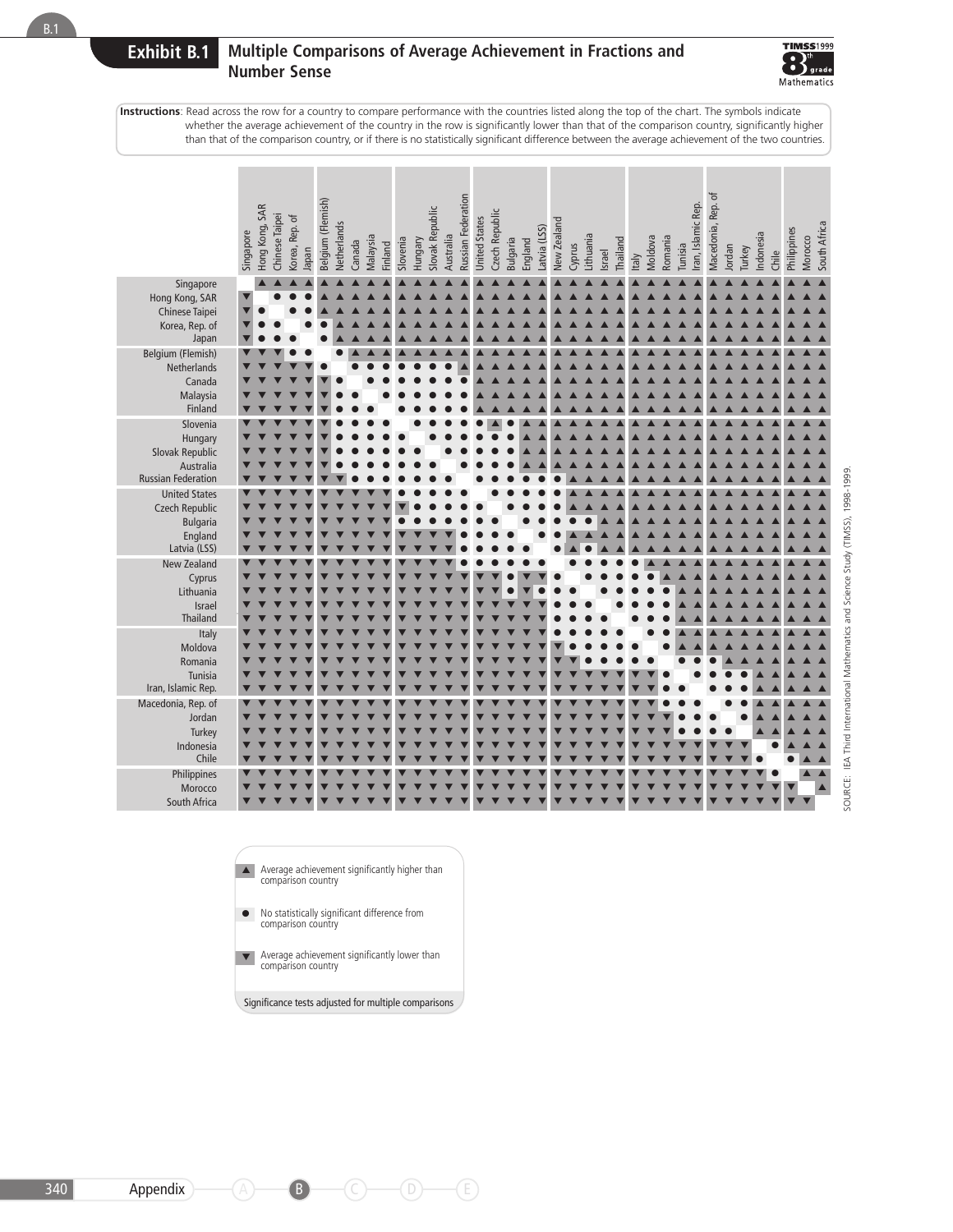

B.2

**Instructions**: Read across the row for a country to compare performance with the countries listed along the top of the chart. The symbols indicate whether the average achievement of the country in the row is significantly lower than that of the comparison country, significantly higher than that of the comparison country, or if there is no statistically significant difference between the average achievement of the two countries.

| Singapore<br>$\blacktriangle$<br>Korea, Rep. of<br>$\blacktriangledown$<br>Hong Kong, SAR<br>Chinese Taipei<br>Japan<br>Belgium (Flemish)<br>Hungary<br>Netherlands<br>Slovak Republic<br>Czech Republic<br>Australia<br><b>Russian Federation</b><br>Slovenia<br>Canada<br>Finland<br>Malaysia<br>England<br>Latvia (LSS)<br>Italy<br>Bulgaria<br>New Zealand<br>Romania<br><b>United States</b><br>Moldova<br>Cyprus<br>Lithuania<br>Thailand<br>Israel<br>Tunisia<br>Jordan<br>Turkey<br>Chile<br>Iran, Islamic Rep.<br>Indonesia<br>Philippines<br>$\blacktriangle$<br>Morocco<br>$\blacktriangle$<br>South Africa<br>▲ Average achievement significantly higher than<br>comparison country<br>No statistically significant difference from<br>comparison country<br>$\bullet$<br>Average achievement significantly lower than<br>comparison country<br>Significance tests adjusted for multiple comparisons |                    | Macedonia, Rep. of<br>Russian Federation<br>Belgium (Flemish)<br>Iran, Islamic Rep.<br>Hong Kong, SAR<br>Slovak Republic<br>Czech Republic<br>Korea, Rep. of<br>Chinese Taipei<br><b>United States</b><br>New Zealand<br>Netherlands<br>South Africa<br>Latvia (LSS)<br>Philippines<br>Singapore<br>Indonesia<br>Lithuania<br>Australia<br>Romania<br>Moldova<br>Morocco<br>Malaysia<br>Bulgaria<br>Slovenia<br>Thailand<br>Hungary<br>England<br>Cyprus<br>Canada<br>Tunisia<br>Finland<br>Jordan<br>Turkey<br>Japan<br>Israel<br>Chile<br>Italy |
|------------------------------------------------------------------------------------------------------------------------------------------------------------------------------------------------------------------------------------------------------------------------------------------------------------------------------------------------------------------------------------------------------------------------------------------------------------------------------------------------------------------------------------------------------------------------------------------------------------------------------------------------------------------------------------------------------------------------------------------------------------------------------------------------------------------------------------------------------------------------------------------------------------------|--------------------|---------------------------------------------------------------------------------------------------------------------------------------------------------------------------------------------------------------------------------------------------------------------------------------------------------------------------------------------------------------------------------------------------------------------------------------------------------------------------------------------------------------------------------------------------|
|                                                                                                                                                                                                                                                                                                                                                                                                                                                                                                                                                                                                                                                                                                                                                                                                                                                                                                                  |                    |                                                                                                                                                                                                                                                                                                                                                                                                                                                                                                                                                   |
| SOURCE: IEA Third International Mathematics and Science Study (TIMSS), 1998-1999.                                                                                                                                                                                                                                                                                                                                                                                                                                                                                                                                                                                                                                                                                                                                                                                                                                |                    |                                                                                                                                                                                                                                                                                                                                                                                                                                                                                                                                                   |
|                                                                                                                                                                                                                                                                                                                                                                                                                                                                                                                                                                                                                                                                                                                                                                                                                                                                                                                  |                    |                                                                                                                                                                                                                                                                                                                                                                                                                                                                                                                                                   |
|                                                                                                                                                                                                                                                                                                                                                                                                                                                                                                                                                                                                                                                                                                                                                                                                                                                                                                                  |                    |                                                                                                                                                                                                                                                                                                                                                                                                                                                                                                                                                   |
|                                                                                                                                                                                                                                                                                                                                                                                                                                                                                                                                                                                                                                                                                                                                                                                                                                                                                                                  |                    |                                                                                                                                                                                                                                                                                                                                                                                                                                                                                                                                                   |
|                                                                                                                                                                                                                                                                                                                                                                                                                                                                                                                                                                                                                                                                                                                                                                                                                                                                                                                  | Macedonia, Rep. of |                                                                                                                                                                                                                                                                                                                                                                                                                                                                                                                                                   |
|                                                                                                                                                                                                                                                                                                                                                                                                                                                                                                                                                                                                                                                                                                                                                                                                                                                                                                                  |                    |                                                                                                                                                                                                                                                                                                                                                                                                                                                                                                                                                   |
|                                                                                                                                                                                                                                                                                                                                                                                                                                                                                                                                                                                                                                                                                                                                                                                                                                                                                                                  |                    |                                                                                                                                                                                                                                                                                                                                                                                                                                                                                                                                                   |
|                                                                                                                                                                                                                                                                                                                                                                                                                                                                                                                                                                                                                                                                                                                                                                                                                                                                                                                  |                    |                                                                                                                                                                                                                                                                                                                                                                                                                                                                                                                                                   |
|                                                                                                                                                                                                                                                                                                                                                                                                                                                                                                                                                                                                                                                                                                                                                                                                                                                                                                                  |                    |                                                                                                                                                                                                                                                                                                                                                                                                                                                                                                                                                   |
|                                                                                                                                                                                                                                                                                                                                                                                                                                                                                                                                                                                                                                                                                                                                                                                                                                                                                                                  |                    |                                                                                                                                                                                                                                                                                                                                                                                                                                                                                                                                                   |



- No statistically significant difference from comparison country
- Average achievement significantly lower than comparison country ▼

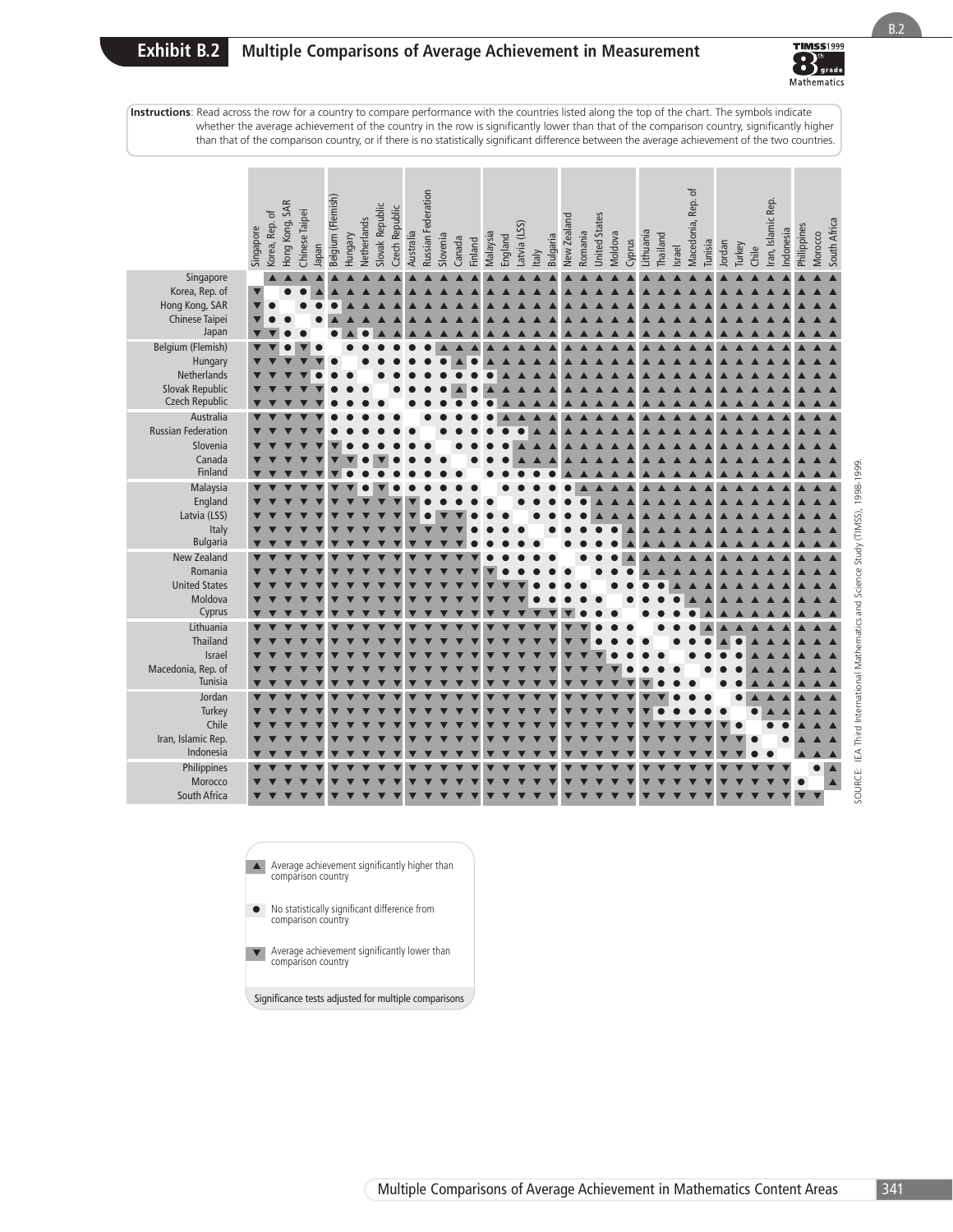

|                             | Korea, Rep. of | Singapore | Chinese Taipei | Iapan | Hong Kong, SAR | Belgium (Flemish) | Vetherlands | Slovenia | Finland | Australia | Slovak Republic | Canada | <b>Hungary</b> | Czech Republic | England | <b>Jnited States</b> | Russian Federation | <b>Jew Zealand</b> | .atvia (LSS) | Lithuania | <b>Bulgaria</b> | Malaysia | taly | Thailand<br>Cyprus | Israel | Romania | Moldova | Tunisia | Turkey | Macedonia, Rep. of | Jordan | Iran, Islamic Rep. | Chile | Indonesia | Philippines | Morocco | South Africa |
|-----------------------------|----------------|-----------|----------------|-------|----------------|-------------------|-------------|----------|---------|-----------|-----------------|--------|----------------|----------------|---------|----------------------|--------------------|--------------------|--------------|-----------|-----------------|----------|------|--------------------|--------|---------|---------|---------|--------|--------------------|--------|--------------------|-------|-----------|-------------|---------|--------------|
| Korea, Rep. of              |                |           |                |       |                |                   |             |          |         |           |                 |        |                |                |         |                      |                    |                    |              |           |                 |          |      |                    |        |         |         |         |        |                    |        |                    |       |           |             |         |              |
| Singapore                   |                |           |                |       |                |                   |             |          |         |           |                 |        |                |                |         |                      |                    |                    |              |           |                 |          |      |                    |        |         |         |         |        |                    |        |                    |       |           |             |         |              |
| Chinese Taipei<br>Japan     |                |           |                |       |                |                   |             |          |         |           |                 |        |                |                |         |                      |                    |                    |              |           |                 |          |      |                    |        |         |         |         |        |                    |        |                    |       |           |             |         |              |
| Hong Kong, SAR              |                |           |                |       |                |                   |             |          |         |           |                 |        |                |                |         |                      |                    |                    |              |           |                 |          |      |                    |        |         |         |         |        |                    |        |                    |       |           |             |         |              |
| Belgium (Flemish)           |                |           |                |       |                |                   |             |          |         |           |                 |        |                |                |         |                      |                    |                    |              |           |                 |          |      |                    |        |         |         |         |        |                    |        |                    |       |           |             |         |              |
| Netherlands                 |                |           |                |       |                |                   |             |          |         |           |                 |        |                |                |         |                      |                    |                    |              |           |                 |          |      |                    |        |         |         |         |        |                    |        |                    |       |           |             |         |              |
| Slovenia                    |                |           |                |       |                |                   |             |          |         |           |                 |        |                |                |         |                      |                    |                    |              |           |                 |          |      |                    |        |         |         |         |        |                    |        |                    |       |           |             |         |              |
| Finland<br>Australia        |                |           |                |       |                |                   |             |          |         |           |                 |        |                |                |         |                      |                    |                    |              |           |                 |          |      |                    |        |         |         |         |        |                    |        |                    |       |           |             |         |              |
| Slovak Republic             |                |           |                |       |                |                   |             |          |         |           |                 |        |                |                |         |                      |                    |                    |              |           |                 |          |      |                    |        |         |         |         |        |                    |        |                    |       |           |             |         |              |
| Canada                      |                |           |                |       |                |                   |             |          |         |           |                 |        |                |                |         |                      |                    |                    |              |           |                 |          |      |                    |        |         |         |         |        |                    |        |                    |       |           |             |         |              |
| Hungary                     |                |           |                |       |                |                   |             |          |         |           |                 |        |                |                |         |                      |                    |                    |              |           |                 |          |      |                    |        |         |         |         |        |                    |        |                    |       |           |             |         |              |
| Czech Republic              |                |           |                |       |                |                   |             |          |         |           |                 |        |                |                |         |                      |                    |                    |              |           |                 |          |      |                    |        |         |         |         |        |                    |        |                    |       |           |             |         |              |
| England                     |                |           |                |       |                |                   |             |          |         |           |                 |        |                |                |         |                      |                    |                    |              |           |                 |          |      |                    |        |         |         |         |        |                    |        |                    |       |           |             |         |              |
| <b>United States</b>        |                |           |                |       |                |                   |             |          |         |           |                 |        |                |                |         |                      |                    |                    |              |           |                 |          |      |                    |        |         |         |         |        |                    |        |                    |       |           |             |         |              |
| <b>Russian Federation</b>   |                |           |                |       |                |                   |             |          |         |           |                 |        |                |                |         |                      |                    |                    |              |           |                 |          |      |                    |        |         |         |         |        |                    |        |                    |       |           |             |         |              |
| New Zealand<br>Latvia (LSS) |                |           |                |       |                |                   |             |          |         |           |                 |        |                |                |         |                      |                    |                    |              |           |                 |          |      |                    |        |         |         |         |        |                    |        |                    |       |           |             |         |              |
| Lithuania                   |                |           |                |       |                |                   |             |          |         |           |                 |        |                |                |         |                      |                    |                    |              |           |                 |          |      |                    |        |         |         |         |        |                    |        |                    |       |           |             |         |              |
| <b>Bulgaria</b>             |                |           |                |       |                |                   |             |          |         |           |                 |        |                |                |         |                      |                    |                    |              |           |                 |          |      |                    |        |         |         |         |        |                    |        |                    |       |           |             |         |              |
| Malaysia                    |                |           |                |       |                |                   |             |          |         |           |                 |        |                |                |         |                      |                    |                    |              |           |                 |          |      |                    |        |         |         |         |        |                    |        |                    |       |           |             |         |              |
| Italy                       |                |           |                |       |                |                   |             |          |         |           |                 |        |                |                |         |                      |                    |                    |              |           |                 |          |      |                    |        |         |         |         |        |                    |        |                    |       |           |             |         |              |
| Thailand                    |                |           |                |       |                |                   |             |          |         |           |                 |        |                |                |         |                      |                    |                    |              |           |                 |          |      |                    |        |         |         |         |        |                    |        |                    |       |           |             |         |              |
| Cyprus                      |                |           |                |       |                |                   |             |          |         |           |                 |        |                |                |         |                      |                    |                    |              |           |                 |          |      |                    |        |         |         |         |        |                    |        |                    |       |           |             |         |              |
| Israel<br>Romania           |                |           |                |       |                |                   |             |          |         |           |                 |        |                |                |         |                      |                    |                    |              |           |                 |          |      |                    |        |         |         |         |        |                    |        |                    |       |           |             |         |              |
| Moldova                     |                |           |                |       |                |                   |             |          |         |           |                 |        |                |                |         |                      |                    |                    |              |           |                 |          |      |                    |        |         |         |         |        |                    |        |                    |       |           |             |         |              |
| Tunisia                     |                |           |                |       |                |                   |             |          |         |           |                 |        |                |                |         |                      |                    |                    |              |           |                 |          |      |                    |        |         |         |         |        |                    |        |                    |       |           |             |         |              |
| Turkey                      |                |           |                |       |                |                   |             |          |         |           |                 |        |                |                |         |                      |                    |                    |              |           |                 |          |      |                    |        |         |         |         |        |                    |        |                    |       |           |             |         |              |
| Macedonia, Rep. of          |                |           |                |       |                |                   |             |          |         |           |                 |        |                |                |         |                      |                    |                    |              |           |                 |          |      |                    |        |         |         |         |        |                    |        |                    |       |           |             |         |              |
| Jordan                      |                |           |                |       |                |                   |             |          |         |           |                 |        |                |                |         |                      |                    |                    |              |           |                 |          |      |                    |        |         |         |         |        |                    |        |                    |       |           |             |         |              |
| Iran, Islamic Rep.          |                |           |                |       |                |                   |             |          |         |           |                 |        |                |                |         |                      |                    |                    |              |           |                 |          |      |                    |        |         |         |         |        |                    |        |                    |       |           |             |         |              |
| Chile<br>Indonesia          |                |           |                |       |                |                   |             |          |         |           |                 |        |                |                |         |                      |                    |                    |              |           |                 |          |      |                    |        |         |         |         |        |                    |        |                    |       |           |             |         |              |
| Philippines                 |                |           |                |       |                |                   |             |          |         |           |                 |        |                |                |         |                      |                    |                    |              |           |                 |          |      |                    |        |         |         |         |        |                    |        |                    |       |           |             |         |              |
| Morocco                     |                |           |                |       |                |                   |             |          |         |           |                 |        |                |                |         |                      |                    |                    |              |           |                 |          |      |                    |        |         |         |         |        |                    |        |                    |       |           |             |         |              |
| South Africa                |                |           |                |       |                |                   |             |          |         |           |                 |        |                |                |         |                      |                    |                    |              |           |                 |          |      |                    |        |         |         |         |        |                    |        |                    |       |           |             |         |              |

Average achievement significantly higher than comparison country ▲

- No statistically significant difference from comparison country
- Average achievement significantly lower than comparison country ▼

Significance tests adjusted for multiple comparisons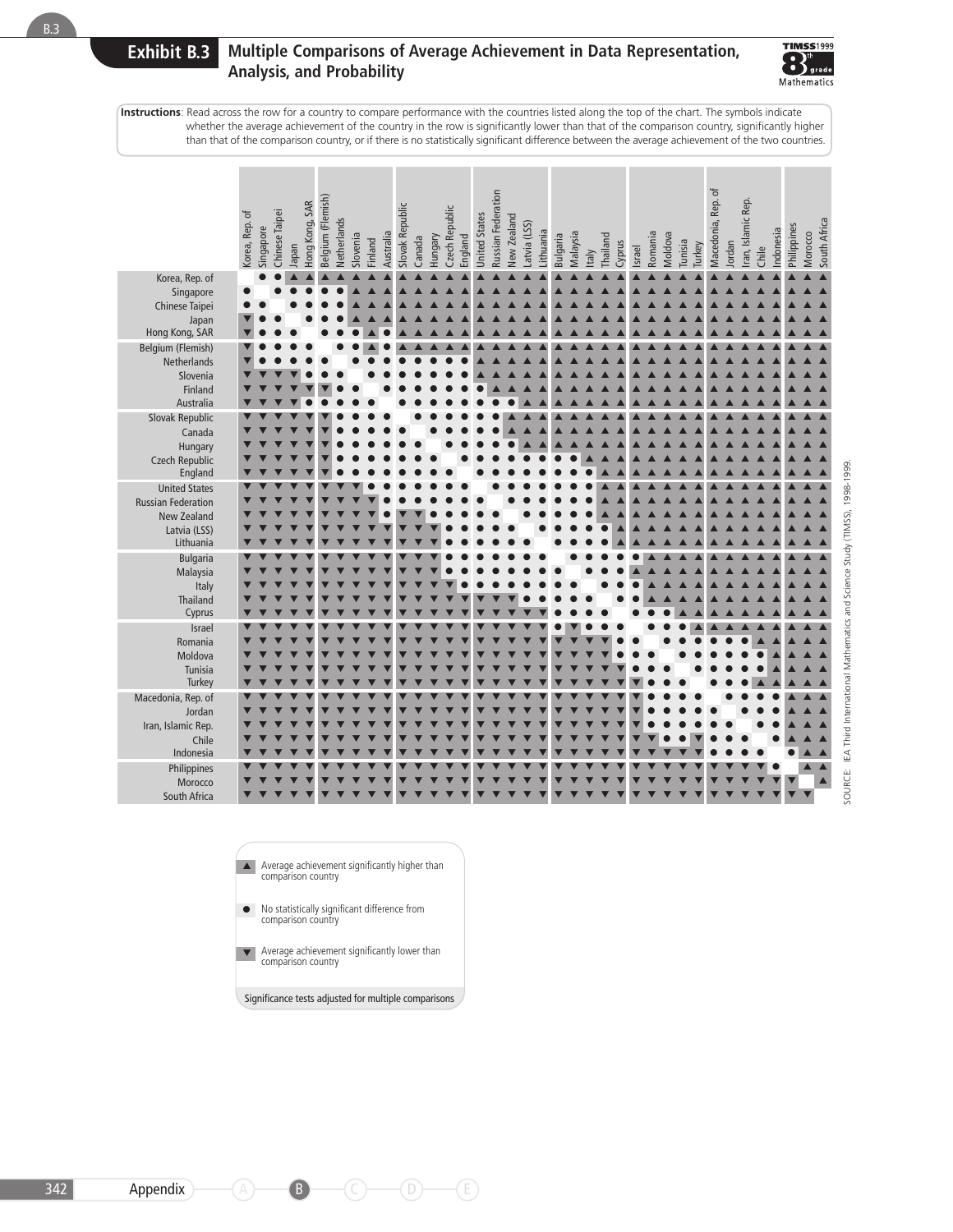

|                                 | Iapan | Korea, Rep. of | Singapore | Chinese Taipei | Hong Kong, SAR | Belgium (Flemish) | Slovak Republic | Bulgaria | Latvia (LSS) | Russian Federation | Netherlands | Czech Republic | Canada | Slovenia | Australia | Malaysia | Lithuania | Finland | <b>Hungary</b> | Romania | <b>Thailand</b> | Cyprus | Tunisia | Italy | Moldova | New Zealand | <b>United States</b> | England | <b>Israel</b> | Macedonia, Rep. of | Jordan | Iran, Islamic Rep. | Indonesia | Turkey | Chile | Morocco | Philippines | South Africa     |
|---------------------------------|-------|----------------|-----------|----------------|----------------|-------------------|-----------------|----------|--------------|--------------------|-------------|----------------|--------|----------|-----------|----------|-----------|---------|----------------|---------|-----------------|--------|---------|-------|---------|-------------|----------------------|---------|---------------|--------------------|--------|--------------------|-----------|--------|-------|---------|-------------|------------------|
| Japan                           |       |                |           |                |                |                   |                 |          |              |                    |             |                |        |          |           |          |           |         |                |         |                 |        |         |       |         |             |                      |         |               |                    |        |                    |           |        |       |         |             |                  |
| Korea, Rep. of                  |       |                |           |                |                |                   |                 |          |              |                    |             |                |        |          |           |          |           |         |                |         |                 |        |         |       |         |             |                      |         |               |                    |        |                    |           |        |       |         |             |                  |
| Singapore<br>Chinese Taipei     |       |                |           |                |                |                   |                 |          |              |                    |             |                |        |          |           |          |           |         |                |         |                 |        |         |       |         |             |                      |         |               |                    |        |                    |           |        |       |         |             |                  |
| Hong Kong, SAR                  |       |                |           |                |                |                   |                 |          |              |                    |             |                |        |          |           |          |           |         |                |         |                 |        |         |       |         |             |                      |         |               |                    |        |                    |           |        |       |         |             |                  |
| Belgium (Flemish)               |       |                |           |                |                |                   |                 |          |              |                    |             |                |        |          |           |          |           |         |                |         |                 |        |         |       |         |             |                      |         |               |                    |        |                    |           |        |       |         |             |                  |
| Slovak Republic                 |       |                |           |                |                |                   |                 |          |              |                    |             |                |        |          |           |          |           |         |                |         |                 |        |         |       |         |             |                      |         |               |                    |        |                    |           |        |       |         |             |                  |
| <b>Bulgaria</b>                 |       |                |           |                |                |                   |                 |          |              |                    |             |                |        |          |           |          |           |         |                |         |                 |        |         |       |         |             |                      |         |               |                    |        |                    |           |        |       |         |             |                  |
| Latvia (LSS)                    |       |                |           |                |                |                   |                 |          |              |                    |             |                |        |          |           |          |           |         |                |         |                 |        |         |       |         |             |                      |         |               |                    |        |                    |           |        |       |         |             |                  |
| <b>Russian Federation</b>       |       |                |           |                |                |                   |                 |          |              |                    |             |                |        |          |           |          |           |         |                |         |                 |        |         |       |         |             |                      |         |               |                    |        |                    |           |        |       |         |             |                  |
| Netherlands                     |       |                |           |                |                |                   |                 |          |              |                    |             |                |        |          |           |          |           |         |                |         |                 |        |         |       |         |             |                      |         |               |                    |        |                    |           |        |       |         |             |                  |
| Czech Republic                  |       |                |           |                |                |                   |                 |          |              |                    |             |                |        |          |           |          |           |         |                |         |                 |        |         |       |         |             |                      |         |               |                    |        |                    |           |        |       |         |             |                  |
| Canada                          |       |                |           |                |                |                   |                 |          |              |                    |             |                |        |          |           |          |           |         |                |         |                 |        |         |       |         |             |                      |         |               |                    |        |                    |           |        |       |         |             |                  |
| Slovenia<br>Australia           |       |                |           |                |                |                   |                 |          |              |                    |             |                |        |          |           |          |           |         |                |         |                 |        |         |       |         |             |                      |         |               |                    |        |                    |           |        |       |         |             |                  |
| Malaysia                        |       |                |           |                |                |                   |                 |          |              |                    |             |                |        |          |           |          |           |         |                |         |                 |        |         |       |         |             |                      |         |               |                    |        |                    |           |        |       |         |             |                  |
| Lithuania                       |       |                |           |                |                |                   |                 |          |              |                    |             |                |        |          |           |          |           |         |                |         |                 |        |         |       |         |             |                      |         |               |                    |        |                    |           |        |       |         |             |                  |
| Finland                         |       |                |           |                |                |                   |                 |          |              |                    |             |                |        |          |           |          |           |         |                |         |                 |        |         |       |         |             |                      |         |               |                    |        |                    |           |        |       |         |             |                  |
| Hungary                         |       |                |           |                |                |                   |                 |          |              |                    |             |                |        |          |           |          |           |         |                |         |                 |        |         |       |         |             |                      |         |               |                    |        |                    |           |        |       |         |             |                  |
| Romania                         |       |                |           |                |                |                   |                 |          |              |                    |             |                |        |          |           |          |           |         |                |         |                 |        |         |       |         |             |                      |         |               |                    |        |                    |           |        |       |         |             |                  |
| Thailand                        |       |                |           |                |                |                   |                 |          |              |                    |             |                |        |          |           |          |           |         |                |         |                 |        |         |       |         |             |                      |         |               |                    |        |                    |           |        |       |         |             |                  |
| Cyprus                          |       |                |           |                |                |                   |                 |          |              |                    |             |                |        |          |           |          |           |         |                |         |                 |        |         |       |         |             |                      |         |               |                    |        |                    |           |        |       |         |             |                  |
| Tunisia                         |       |                |           |                |                |                   |                 |          |              |                    |             |                |        |          |           |          |           |         |                |         |                 |        |         |       |         |             |                      |         |               |                    |        |                    |           |        |       |         |             |                  |
| Italy                           |       |                |           |                |                |                   |                 |          |              |                    |             |                |        |          |           |          |           |         |                |         |                 |        |         |       |         |             |                      |         |               |                    |        |                    |           |        |       |         |             |                  |
| Moldova                         |       |                |           |                |                |                   |                 |          |              |                    |             |                |        |          |           |          |           |         |                |         |                 |        |         |       |         |             |                      |         |               |                    |        |                    |           |        |       |         |             |                  |
| New Zealand                     |       |                |           |                |                |                   |                 |          |              |                    |             |                |        |          |           |          |           |         |                |         |                 |        |         |       |         |             |                      |         |               |                    |        |                    |           |        |       |         |             |                  |
| <b>United States</b><br>England |       |                |           |                |                |                   |                 |          |              |                    |             |                |        |          |           |          |           |         |                |         |                 |        |         |       |         |             |                      |         |               |                    |        |                    |           |        |       |         |             |                  |
| Israel                          |       |                |           |                |                |                   |                 |          |              |                    |             |                |        |          |           |          |           |         |                |         |                 |        |         |       |         |             |                      |         |               |                    |        |                    |           |        |       |         |             |                  |
| Macedonia, Rep. of              |       |                |           |                |                |                   |                 |          |              |                    |             |                |        |          |           |          |           |         |                |         |                 |        |         |       |         |             |                      |         |               |                    |        |                    |           |        |       |         |             |                  |
| Jordan                          |       |                |           |                |                |                   |                 |          |              |                    |             |                |        |          |           |          |           |         |                |         |                 |        |         |       |         |             |                      |         |               |                    |        |                    |           |        |       |         |             |                  |
| Iran, Islamic Rep.              |       |                |           |                |                |                   |                 |          |              |                    |             |                |        |          |           |          |           |         |                |         |                 |        |         |       |         |             |                      |         |               |                    |        |                    |           |        |       |         |             |                  |
| Indonesia                       |       |                |           |                |                |                   |                 |          |              |                    |             |                |        |          |           |          |           |         |                |         |                 |        |         |       |         |             |                      |         |               |                    |        |                    |           |        |       |         |             |                  |
| Turkey                          |       |                |           |                |                |                   |                 |          |              |                    |             |                |        |          |           |          |           |         |                |         |                 |        |         |       |         |             |                      |         |               |                    |        |                    |           |        |       |         |             |                  |
| Chile                           |       |                |           |                |                |                   |                 |          |              |                    |             |                |        |          |           |          |           |         |                |         |                 |        |         |       |         |             |                      |         |               |                    |        |                    |           |        |       |         |             |                  |
| Morocco                         |       |                |           |                |                |                   |                 |          |              |                    |             |                |        |          |           |          |           |         |                |         |                 |        |         |       |         |             |                      |         |               |                    |        |                    |           |        |       |         |             |                  |
| Philippines                     |       |                |           |                |                |                   |                 |          |              |                    |             |                |        |          |           |          |           |         |                |         |                 |        |         |       |         |             |                      |         |               |                    |        |                    |           |        |       |         |             | $\blacktriangle$ |
| South Africa                    |       |                |           |                |                |                   |                 |          |              |                    |             |                |        |          |           |          |           |         |                |         |                 |        |         |       |         |             |                      |         |               |                    |        |                    |           |        |       |         |             |                  |



- No statistically significant difference from<br>
comparison country
- Average achievement significantly lower than comparison country ▼

Significance tests adjusted for multiple comparisons

SOURCE: